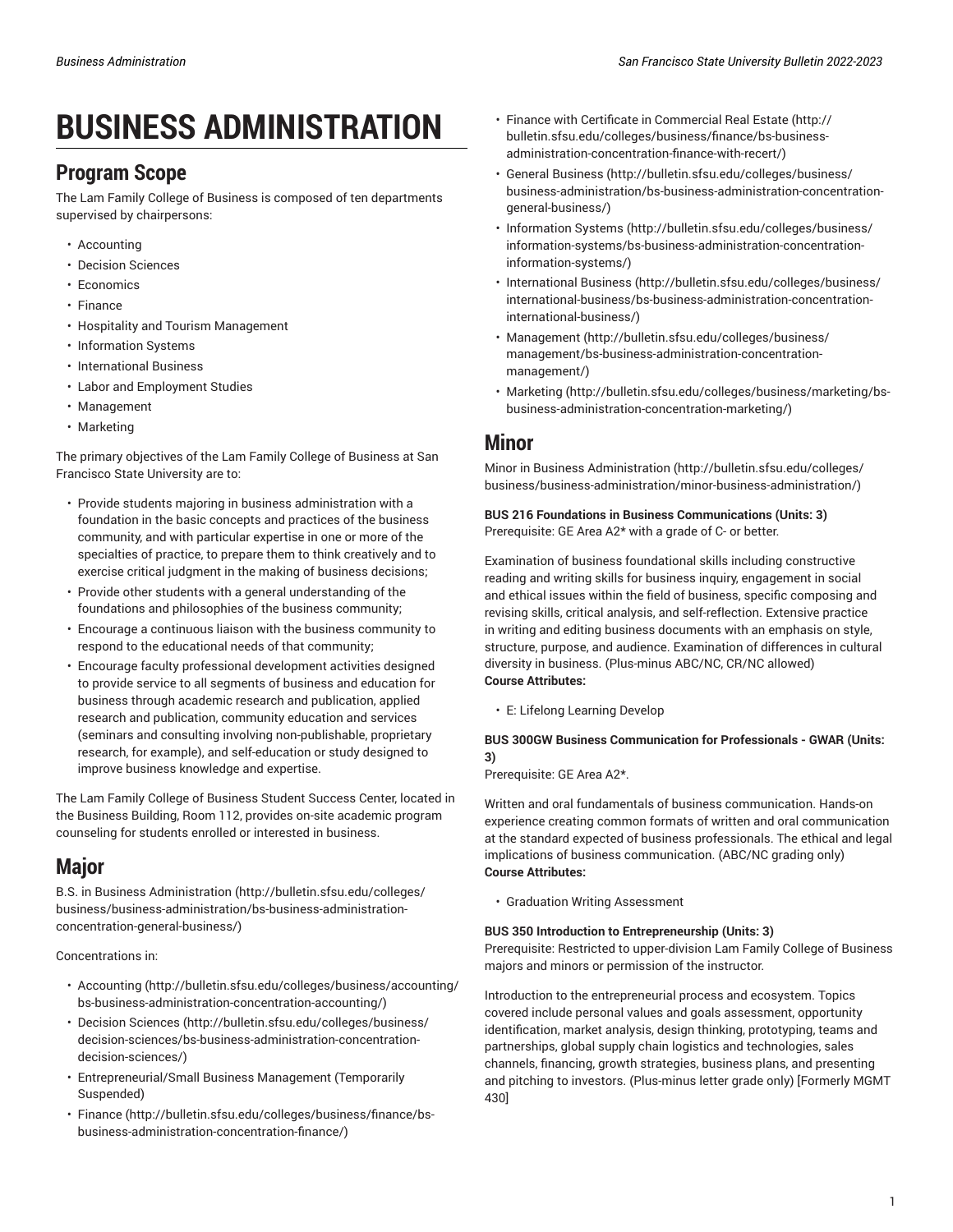#### **BUS 354 Starting a Small Business (Units: 3)**

Prerequisite: Upper-division standing.

Introduction to the process of starting and managing a successful small business. Students participate in a team project which takes them through the process of creating an actual startup. (Plus-minus letter grade only) [Formerly MGMT 354]

**BUS 400 Professional Communication for the Global Workplace (Units: 3)** Prerequisite: BUS 300GW\* or equivalent with a grade of C or better.

Examination of current business communication, global business practices, common formats of business writing, effective oral presentations, and workplace ethical issues. Emphasis on individual and team experiences in creating effective professional communication. Practice in analyzing and communicating about ambiguous business situations. (Plus-minus ABC/NC, CR/NC allowed)

**BUS 430 Social Entrepreneurship: Mission-Driven Ventures (Units: 3)** Prerequisites: Restricted to upper-division Lam Family College of Business majors and minors or permission of the instructor.

Development of the necessary business skills to create innovative approaches to societal problems. Examination of local and international ventures that have dual missions of both social impact and financial sustainability. Emphasis on opportunity assessment, business models, strategy, and social impact. (Plus-minus letter grade only) [Formerly BUS 452]

#### **BUS 433 Building the Entrepreneurial Venture: Growth Strategies for Established Small Businesses (Units: 3)**

Prerequisites: Restricted to upper-division Lam Family College of Business majors or minors; BUS 350\* or BUS 354\* with a grade of C- or better; or permission of the instructor.

How entrepreneurs and owners of established small businesses can keep their businesses alive and vital as they grow sales and expand to new markets. (Plus-minus letter grade only) [Formerly MGMT 433]

#### **BUS 436 Managing Entrepreneurial Organizations (Units: 3)**

Prerequisites: Restricted to upper-division Lam Family College of Business majors and minors; BUS 350 or BUS 354 with a grade of C- or better; or permission of the instructor.

Essential tools and know-how for building a strong financial foundation, effective organizational structure, and cohesive culture needed to launch and support successful business start-ups or new "intrapreneurial" initiatives in existing organizations. (Plus-minus letter grade only) [Formerly MGMT 630]

#### **BUS 440 Ethics at Work: Business Impacts (Units: 3)**

Prerequisites: GE Areas A1\*, A2\*, A3\*, and B4\* all with grades of C- or better or permission of the instructor.

Analysis of applied ethical theory, decision-making and practice to workplace issues in business and related organizations using interactive learning case studies, class exercises, and student presentations. **Course Attributes:**

• UD-C: Arts and/or Humanities

**BUS 450 Greening of Business (Units: 3)** Prerequisite: COMM 150.

Impact of business firms on the natural environment, forces driving businesses to become environmentally sustainable, and types of approaches businesses are taking to respond to environmental issues.

### **BUS 460 Microfinance: Financial Inclusion for the Poor (Units: 3)** Prerequisites: ECON 101 and FIN 350.

Non-technical survey of the global microfinance industry, which provides financial services to the poor on a large scale, mostly in developing nations. Historical origins and industry evolution. Nature and developmental role of microenterprises and informal finance. Methods and technologies used by microfinance institutions (MFIs). Case studies of leading MFIs and the lives of their clients. Policy and regulatory environments. Debates over profiting from the poor, and over health and environmental goals. Conflicting evidence on economic and social impact. Meetings with practitioners. Lecture, 1 unit; activity, 2 units. [CSL may be available]

#### **BUS 499 Culminating Experience Continuous Enrollment (Unit: 0)**

### **BUS 655 Seminar in Emerging Issues in Business Strategy, Sustainability, and Entrepreneurship (Units: 3)**

Prerequisites: Restricted to upper-division Lam Family College of Business majors or minors; either BUS 350\* or MGMT 405\* with a grade of C- or better; or permission of the instructor.

Emerging topics in business strategy, sustainability, or entrepreneurship to be specified in the Class Schedule. May be repeated when topics vary. (Plus-minus letter grade only)

**Topics:**

1. Workplace Ethics: Behavioral Econ. & Game Theory

#### **BUS 682 Seminar on Business and Society (Units: 3)**

Prerequisites: Restricted to upper-division Business majors and minors; BUS 300GW\* or DS 660GW\*, and MGMT 405\* with grades of C- or better.

Managerial decision making about issues at the interface between business and society. Business interactions with political, legal, social, and ethical environments. Effects of the natural environment upon managing the business enterprise. (Plus-minus letter grade only)

#### **BUS 690 Seminar in Business Policy and Strategic Management (Units: 3)**

Prerequisites: Restricted to upper-division standing; BUS 300GW\* or DS 660GW\*, DS 412\*, FIN 350\*, ISYS 363\* or ACCT 307\*, MKTG 431\*, and MGMT 405\* all with grades of C- or better.

Capstone seminar in business policy and strategic management. Case studies provide background for organizational and functional problems. Emphasizes international environment. Solutions (oral and written) include implementation and methods of quantifiable evaluations. (Plusminus letter grade only)

#### **BUS 699 Independent Study (Units: 1-3)**

Prerequisite: Permission of the instructor, adviser, and department chair.

Intensive problem analysis under the direction of a Business faculty member. Open only to upper-division students who have demonstrated the ability to work independently. [CSL may be available]

#### **BUS 714 Elements of Graduate Business Writing (Units: 3)**

Prerequisite: Restricted to graduate Business students; graduate students in other programs permitted with the permission of the Faculty Director of Graduate Programs. For students who do not meet the minimum written English proficiency requirement.

Integrated basic writing skills with principles of business writing and organizational communication. May not be used to meet masters' degree ATC requirements. (CR/NC grading only)